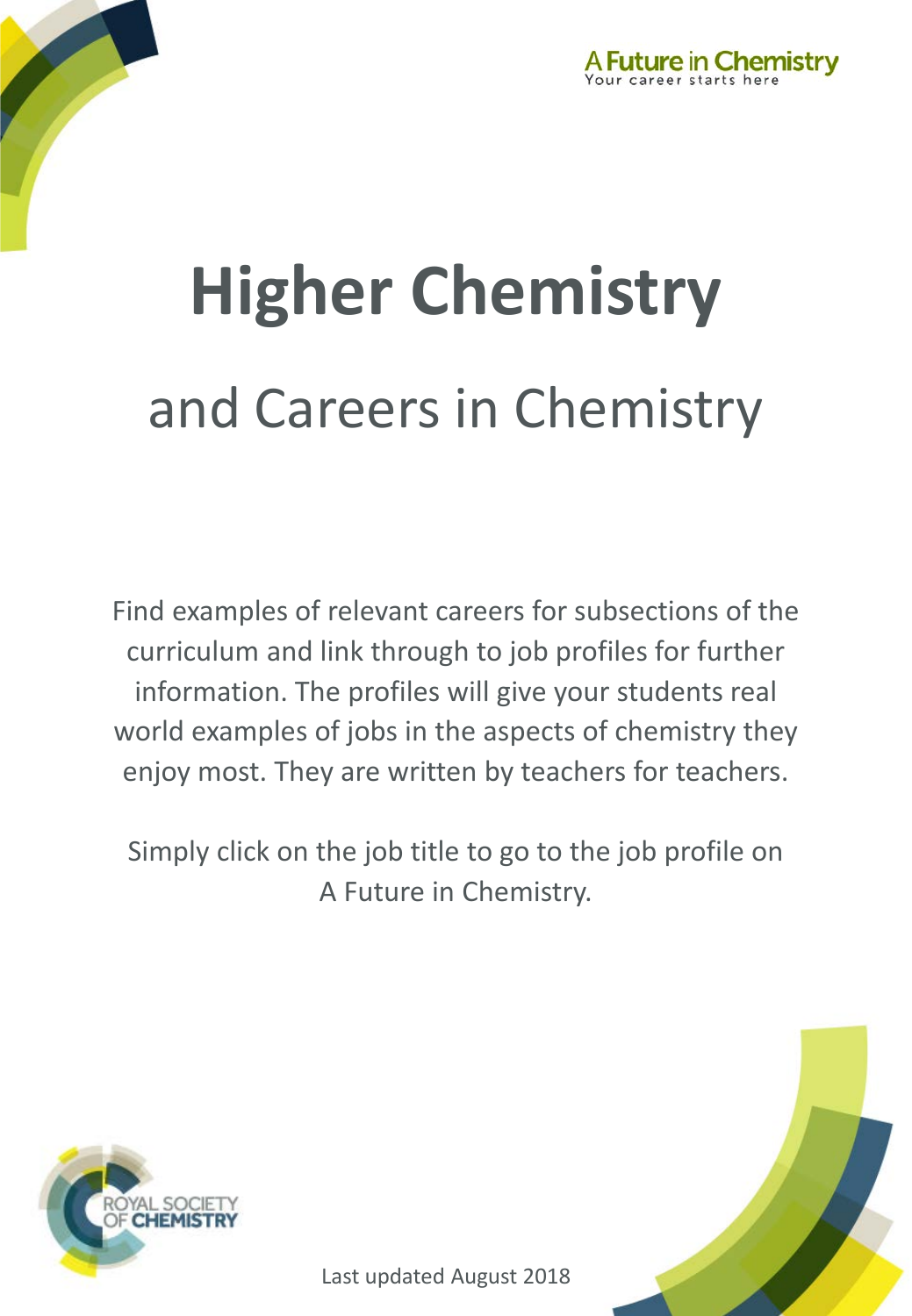



# **Higher Chemistry** and Careers in Chemistry 1 of 14

# **Unit 1 – Chemical Changes and Structures**

#### 1a Periodicity

› [Head of Chemistry and Science](http://www.rsc.org/careers/future/head-chemistry)  Teacher

#### 1b Structure and Bonding

- › [Advanced Apprentice –](http://www.rsc.org/careers/future/advanced-apprentice-forensics) Forensics
- › [Analytic Scientist, Pharmaceuticals](http://www.rsc.org/careers/future/analytical-scientist)
- › [Assistant Analyst, Drug Control](http://www.rsc.org/careers/future/assistant-analyst-drug-control-centre)  Centre
- › [Associate Researcher,](http://www.rsc.org/careers/future/associate-researcher)  Pharmaceuticals
- › [Astrochemist](http://www.rsc.org/careers/future/astrochemist)
- › [Atmospheric Chemist](http://www.rsc.org/careers/future/atmospheric-chemistry-researcher)
- › [Cancer Researcher and Science](http://www.rsc.org/careers/future/cancer-researcher-and-science-communicator)  Communicator
- › [Chemical Industrial Placement](http://www.rsc.org/careers/future/chemical-industrial-placement)
- › [Chief Chemist](http://www.rsc.org/careers/future/chief-chemist)
- › [Consumer Products Technician](http://www.rsc.org/careers/future/consumer-products-technician)
- › [Director of Medicinal Chemistry,](http://www.rsc.org/careers/future/director-medicinal-chemistry)  GSK
- › [Scientist, Engineer and Science](http://www.rsc.org/careers/future/scientist-engineer-and-science-communicator)  Communicator
- › [Environmental Chemist](http://www.rsc.org/careers/future/environmental-chemist)
- › [Experimental Chemist](http://www.rsc.org/careers/future/experimental-chemist)
- › [Fine Fragrance Evaluator](http://www.rsc.org/careers/future/fine-fragrance-evaluator)
- › [Forensic Scientist](http://www.rsc.org/careers/future/forensic-scientist)
- › [Head of Chemistry and Science](http://www.rsc.org/careers/future/head-chemistry)  Teacher
- › [Household Goods Scientist](http://www.rsc.org/careers/future/household-goods-senior-scientist)
- › [Medicinal Chemist](http://www.rsc.org/careers/future/medicinal-chemist)
- › [Patent Attorney](http://www.rsc.org/careers/future/patent-attorney)
- › [PhD Student](http://www.rsc.org/careers/future/phd-student)
- › [Postdoctoral Research Associate](http://www.rsc.org/careers/future/postdoctoral-research-associate)
- › [Project Leader in Enhanced](http://www.rsc.org/careers/future/project-leader-enhanced-experimentation)  Experimentation, Shell

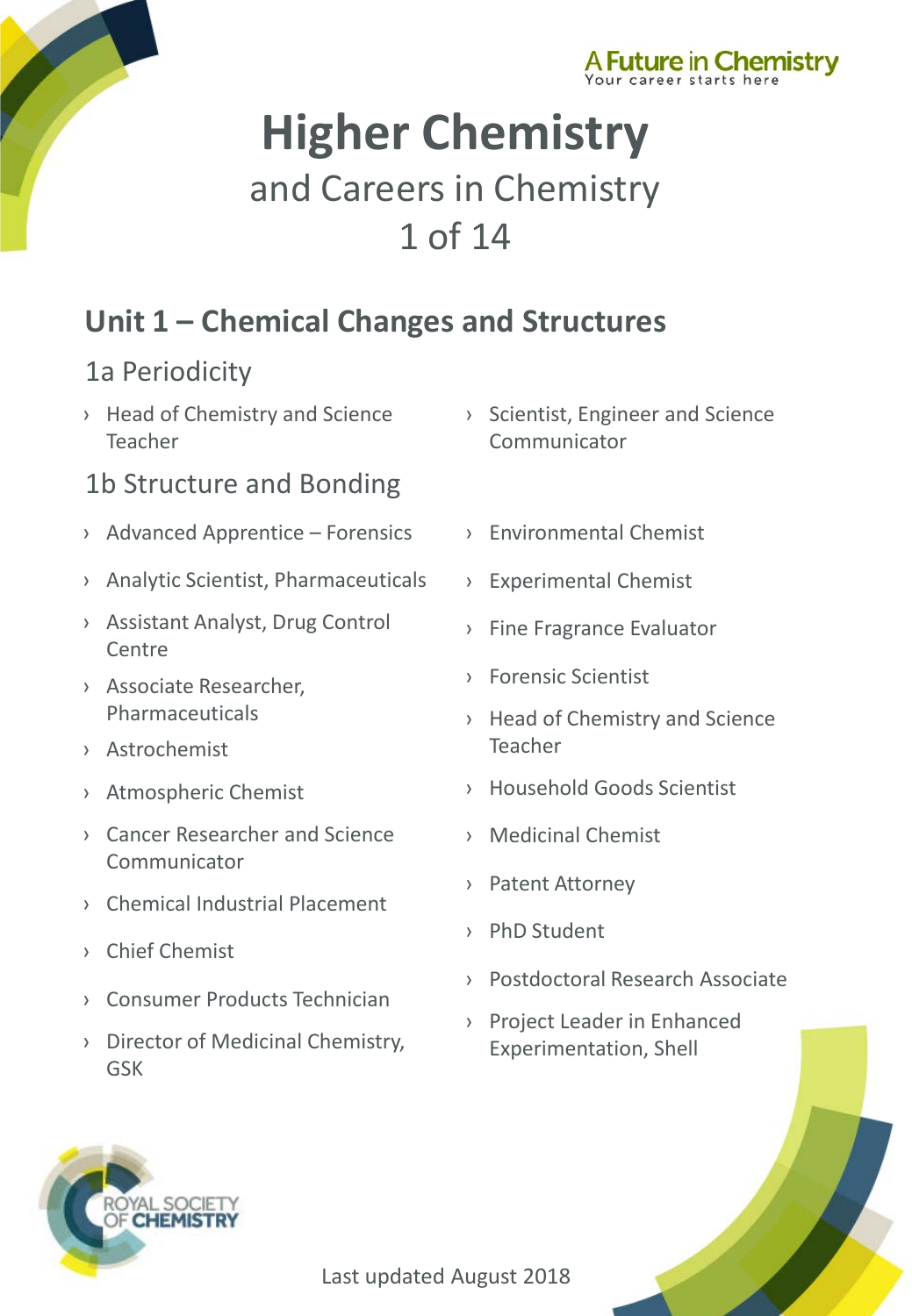



# **Higher Chemistry** and Careers in Chemistry 2 of 14

### **Unit 1 – Chemical Changes and Structures**

#### 1b Structure and Bonding

- › [Quality Assurance Chemist](http://www.rsc.org/careers/future/quality-assurance-chemist)
- › [Registered Scientist, Water](http://www.rsc.org/careers/future/registered-scientist)  Analysis
- › [Research Fellow](http://www.rsc.org/careers/future/research-fellow)
- › [Researcher](http://www.rsc.org/careers/future/researcher-internship)
- › [Scientific Associate](http://www.rsc.org/careers/future/scientific-associate-nmr-spectroscopy)
- › [Scientist, Engineer and Science](http://www.rsc.org/careers/future/scientist-engineer-and-science-communicator)  Communicator
- 1c Oxidising and Reducing Agents
- › [Environmental Chemist](http://www.rsc.org/careers/future/environmental-chemist)
- › [Experimental Chemist](http://www.rsc.org/careers/future/experimental-chemist)
- › [Senior Analytical Systems Technician](http://www.rsc.org/careers/future/senior-analytical-systems-technician)
- › [Skincare Company Founder](http://www.rsc.org/careers/future/founder-saaf-skincare)
- › [Sports Scientist](http://www.rsc.org/careers/future/senior-sports-scientist)
- › [Sustainability Consultant](http://www.rsc.org/careers/future/sustainability-consultant)
- › [Sustainability Manager](http://www.rsc.org/careers/future/sustainability-manager)
- › [Vice President of Research and](http://www.rsc.org/careers/future/vice-president-research-and-development)  Development
- › [Head of Chemistry](http://www.rsc.org/careers/future/head-chemistry) and Science **Teacher**
- › [PhD Student](http://www.rsc.org/careers/future/phd-student)

### **Unit 2 – Nature's Chemistry**

#### 2a Systematic Carbon Chemistry

- $\rightarrow$  [Advanced Apprentice –](http://www.rsc.org/careers/future/advanced-apprentice-forensics) Forensics  $\rightarrow$  [Applications Chemist](http://www.rsc.org/careers/future/applications-chemist)
	-



Last updated August 2018

\_\_\_\_\_\_\_\_\_\_\_\_\_\_\_\_\_\_\_\_\_\_\_\_\_\_\_\_\_\_\_\_\_\_\_\_\_\_\_\_\_\_\_\_\_\_\_\_\_\_\_\_\_\_\_\_\_\_\_\_\_\_\_\_\_\_\_

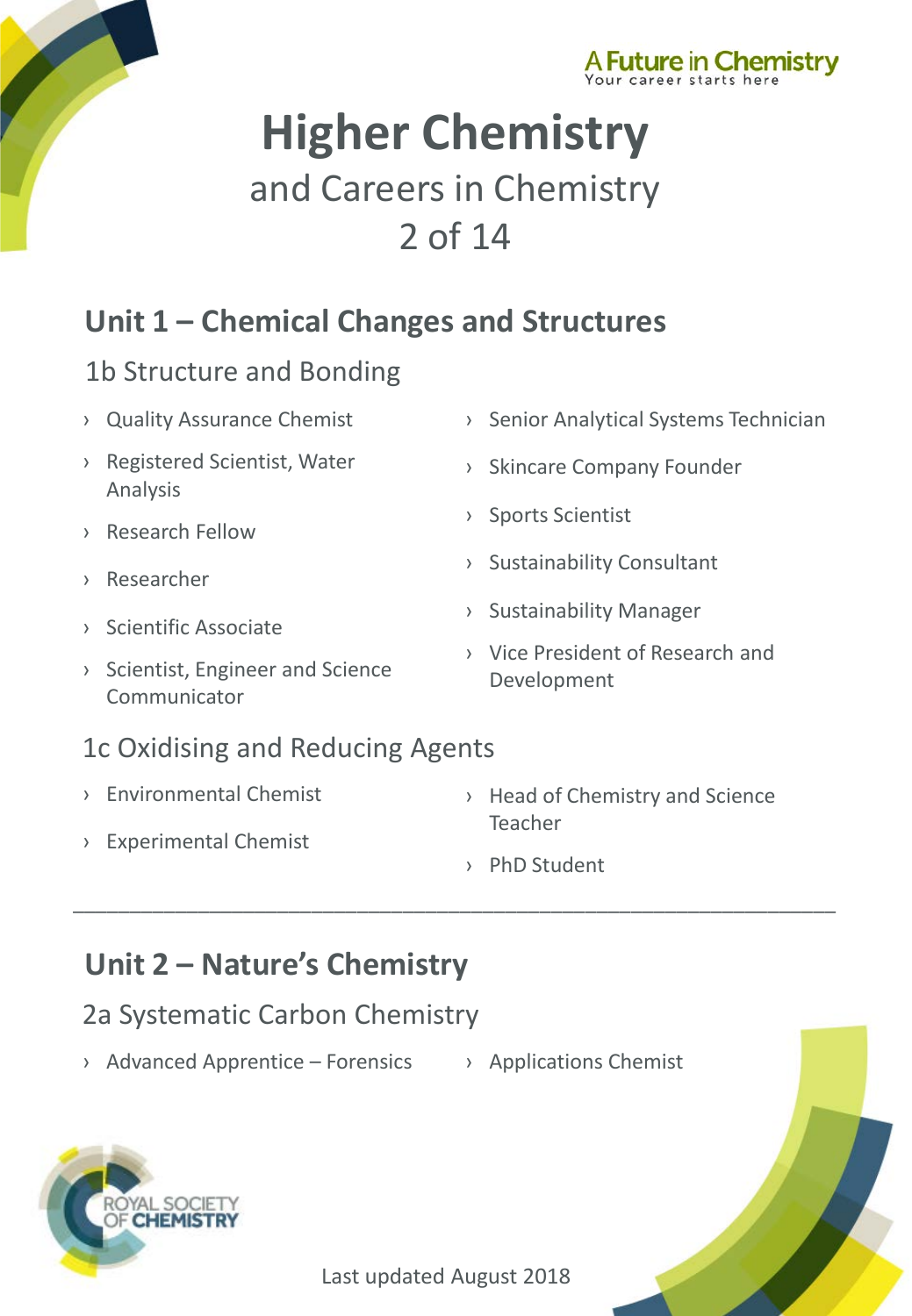



# **Higher Chemistry** and Careers in Chemistry 3 of 14

### **Unit 2 – Nature's Chemistry**

#### 2a Systematic Carbon Chemistry

- › [Associate Researcher,](http://www.rsc.org/careers/future/associate-researcher)  Pharmaceuticals
- › [Atmospheric Chemist](http://www.rsc.org/careers/future/atmospheric-chemistry-researcher)
- › [Cancer Researcher and Science](http://www.rsc.org/careers/future/cancer-researcher-and-science-communicator)  Communicator
- › [Chemical Industrial Placement](http://www.rsc.org/careers/future/chemical-industrial-placement)
- › [Consumer Products Technician](http://www.rsc.org/careers/future/consumer-products-technician)
- › [Director of Medicinal Chemistry](http://www.rsc.org/careers/future/director-medicinal-chemistry)
- › [Environmental Chemist](http://www.rsc.org/careers/future/environmental-chemist)
- › [Experimental Chemist](http://www.rsc.org/careers/future/experimental-chemist)
- › [Fine Fragrance Evaluator](http://www.rsc.org/careers/future/fine-fragrance-evaluator)
- › [Flavour Chemist and Innovation](http://www.rsc.org/careers/future/flavourist-innovation-director)  Director

#### 2b Alcohols

- › [Applications Chemist](http://www.rsc.org/careers/future/applications-chemist)
- › [Consumer Products Technician](http://www.rsc.org/careers/future/consumer-products-technician)
- › [Fine Fragrance Evaluator](http://www.rsc.org/careers/future/fine-fragrance-evaluator)

AL SOCIETY **CHEMISTRY** 

- › [Forensic Scientist](http://www.rsc.org/careers/future/forensic-scientist)
- › [Head of Chemistry and Science](http://www.rsc.org/careers/future/head-chemistry)  Teacher
- › [Household Goods Scientist](http://www.rsc.org/careers/future/household-goods-senior-scientist)
- › [Medical Research Council Board](http://www.rsc.org/careers/future/mrc-board-secretary)  **Secretary**
- › [Medicinal Chemist](http://www.rsc.org/careers/future/medicinal-chemist)
- › [PhD Student](http://www.rsc.org/careers/future/phd-student)
- › [Researcher](http://www.rsc.org/careers/future/researcher-internship)
- › [Scientific Associate](http://www.rsc.org/careers/future/scientific-associate-nmr-spectroscopy)
- › [Skincare Company Founder](http://www.rsc.org/careers/future/founder-saaf-skincare)
- › [Sports Scientist](http://www.rsc.org/careers/future/senior-sports-scientist)
- › [Flavour Chemist and Innovation](http://www.rsc.org/careers/future/flavourist-innovation-director)  Director
- › [Forensic Scientist](http://www.rsc.org/careers/future/forensic-scientist)
- › [Head of Chemistry and Science](http://www.rsc.org/careers/future/head-chemistry)  Teacher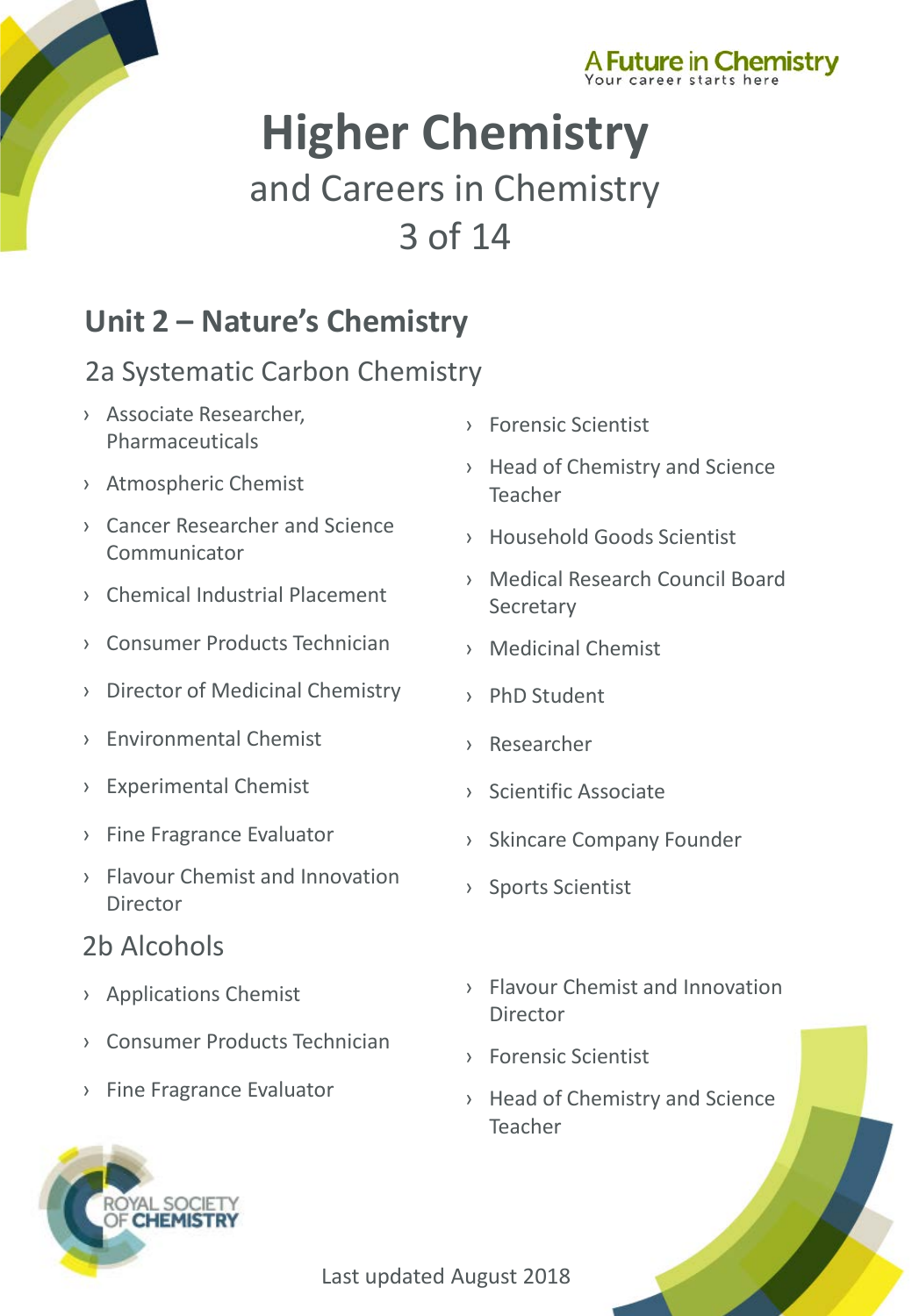



# **Higher Chemistry** and Careers in Chemistry 4 of 14

# **Unit 2 – Nature's Chemistry**

#### 2b Alcohols

- › [Household Goods Scientist](http://www.rsc.org/careers/future/household-goods-senior-scientist) › [Medicinal Chemist](http://www.rsc.org/careers/future/medicinal-chemist)
- › [Medical Research Council Board](http://www.rsc.org/careers/future/mrc-board-secretary)  **Secretary**

#### 2c Carboxylic Acids

- › [Applications Chemist](http://www.rsc.org/careers/future/applications-chemist)
- › [Consumer Products Technician](http://www.rsc.org/careers/future/consumer-products-technician)
- › [Flavour Chemist and Innovation](http://www.rsc.org/careers/future/flavourist-innovation-director)  **Director**
- › [Forensic Scientist](http://www.rsc.org/careers/future/forensic-scientist)
- › [Head of Chemistry and Science](http://www.rsc.org/careers/future/head-chemistry)  Teacher

### 2d Esters, Fats & Oils

- › [Applications Chemist](http://www.rsc.org/careers/future/applications-chemist)
- › [Consumer Products Technician](http://www.rsc.org/careers/future/consumer-products-technician)
- › [Fine Fragrance Evaluator](http://www.rsc.org/careers/future/fine-fragrance-evaluator)
- › [Flavour Chemist and Innovation](http://www.rsc.org/careers/future/flavourist-innovation-director)  Director
- › [Forensic Scientist](http://www.rsc.org/careers/future/forensic-scientist)

AL SOCIETY **CHEMISTRY** 

- 
- › [Household Goods Scientist](http://www.rsc.org/careers/future/household-goods-senior-scientist)
- › [Medical Research Council Board](http://www.rsc.org/careers/future/mrc-board-secretary)  **Secretary**
- › [Medicinal Chemist](http://www.rsc.org/careers/future/medicinal-chemist)

- › [Head of Chemistry and Science](http://www.rsc.org/careers/future/head-chemistry)  Teacher
- › [Household Goods Scientist](http://www.rsc.org/careers/future/household-goods-senior-scientist)
- › [Medical Research Council Board](http://www.rsc.org/careers/future/mrc-board-secretary)  **Secretary**
- › [Medicinal Chemist](http://www.rsc.org/careers/future/medicinal-chemist)
- › [Skincare Company Founder](http://www.rsc.org/careers/future/founder-saaf-skincare)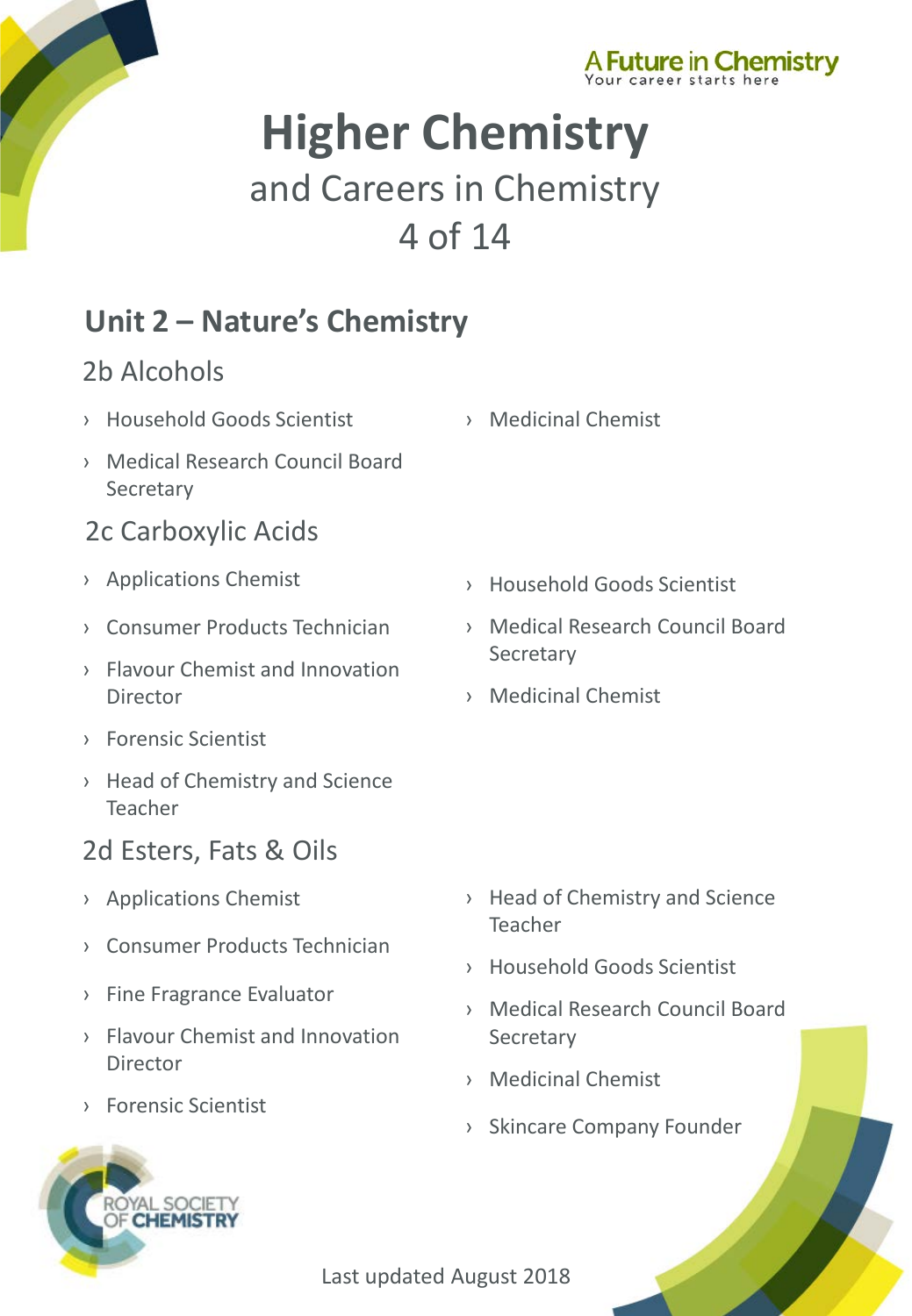



# **Higher Chemistry** and Careers in Chemistry 5 of 14

### **Unit 2 – Nature's Chemistry**

#### 2e Soaps, Detergents & Emulsions

- › [Applications Chemist](http://www.rsc.org/careers/future/applications-chemist) › [Household Goods Scientist](http://www.rsc.org/careers/future/household-goods-senior-scientist)
- › [Consumer Products Technician](http://www.rsc.org/careers/future/consumer-products-technician) › [Skincare Company Founder](http://www.rsc.org/careers/future/founder-saaf-skincare)
- › [Head of Chemistry and Science](http://www.rsc.org/careers/future/head-chemistry)  Teacher

#### 2f Proteins

- › [Applications Chemist](http://www.rsc.org/careers/future/applications-chemist)
- › [Cancer Researcher and Science](http://www.rsc.org/careers/future/cancer-researcher-and-science-communicator)  Communicator
- › [Consumer Products Technician](http://www.rsc.org/careers/future/consumer-products-technician)
- › [Flavour Chemist and Innovation](http://www.rsc.org/careers/future/flavourist-innovation-director)  Director

### 2g Oxidation of Food

- › [Applications Chemist](http://www.rsc.org/careers/future/applications-chemist)
- › [Consumer Products Technician](http://www.rsc.org/careers/future/consumer-products-technician)
- › [Flavour Chemist and Innovation](http://www.rsc.org/careers/future/flavourist-innovation-director)  Director
- › [Head of Chemistry and Science](http://www.rsc.org/careers/future/head-chemistry)  Teacher
- › [Household Goods Scientist](http://www.rsc.org/careers/future/household-goods-senior-scientist)
- › [Postdoctoral Research](http://www.rsc.org/careers/future/postdoctoral-research-associate)  Associate
- › [Sports Scientist](http://www.rsc.org/careers/future/senior-sports-scientist)
- › [Head of Chemistry and Science](http://www.rsc.org/careers/future/head-chemistry) Teacher
- › [Household Goods Scientist](http://www.rsc.org/careers/future/household-goods-senior-scientist)
- › [Sports Scientist](http://www.rsc.org/careers/future/senior-sports-scientist)



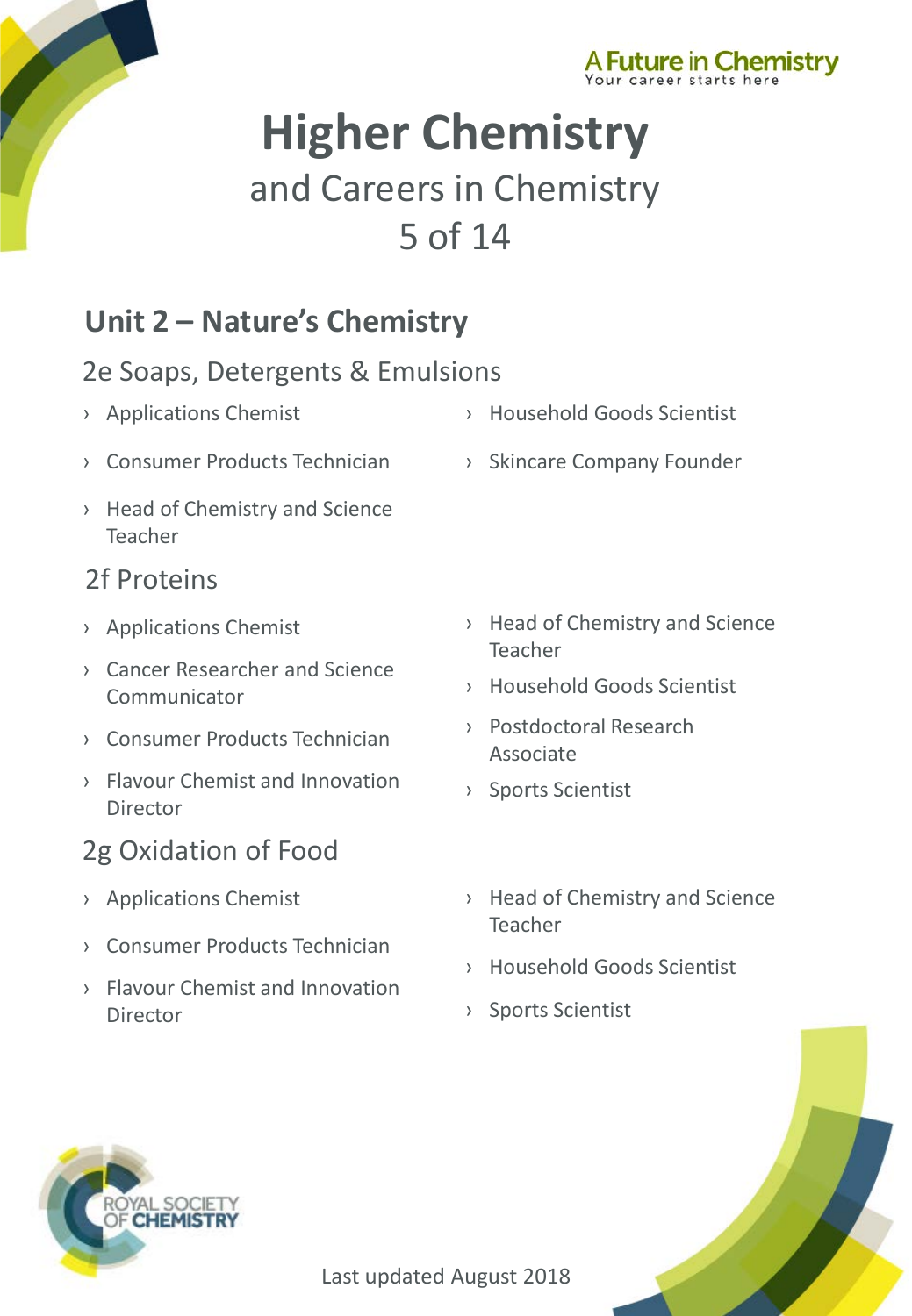



# **Higher Chemistry** and Careers in Chemistry 6 of 14

# **Unit 2 – Nature's Chemistry**

#### 2h Fragrances

- › [Applications Chemist](http://www.rsc.org/careers/future/applications-chemist)
- › [Consumer Products Technician](http://www.rsc.org/careers/future/consumer-products-technician)
- › [Fine Fragrance Evaluator](http://www.rsc.org/careers/future/fine-fragrance-evaluator)
- › [Flavour Chemist and Innovation](http://www.rsc.org/careers/future/flavourist-innovation-director)  Director
- 2i Skin Care
- › [Applications Chemist](http://www.rsc.org/careers/future/applications-chemist)
- › [Atmospheric Chemist](http://www.rsc.org/careers/future/atmospheric-chemistry-researcher)
- › [Consumer Products Technician](http://www.rsc.org/careers/future/consumer-products-technician)
- › [Head of Chemistry and Science](http://www.rsc.org/careers/future/head-chemistry)  Teacher
- › [Household Goods Scientist](http://www.rsc.org/careers/future/household-goods-senior-scientist)
- › [Skincare Company Founder](http://www.rsc.org/careers/future/founder-saaf-skincare)
- › [Head of Chemistry and Science](http://www.rsc.org/careers/future/head-chemistry)  Teacher
- › [Household Goods Scientist](http://www.rsc.org/careers/future/household-goods-senior-scientist)
- › [Skincare Company Founder](http://www.rsc.org/careers/future/founder-saaf-skincare)

# **Unit 3 – Chemistry in Society**

#### 3a Getting the Most from Reactants

› [Advanced Apprentice –](http://www.rsc.org/careers/future/advanced-apprentice-forensics) Forensics

› [Analytical Scientist, Pharmaceuticals](http://www.rsc.org/careers/future/analytical-scientist)

- › [Assistant Analyst, Drug Control](http://www.rsc.org/careers/future/assistant-analyst-drug-control-centre)  **Centre**
- › [Chemical Industrial Placement](http://www.rsc.org/careers/future/chemical-industrial-placement)



\_\_\_\_\_\_\_\_\_\_\_\_\_\_\_\_\_\_\_\_\_\_\_\_\_\_\_\_\_\_\_\_\_\_\_\_\_\_\_\_\_\_\_\_\_\_\_\_\_\_\_\_\_\_\_\_\_\_\_\_\_\_\_\_\_\_\_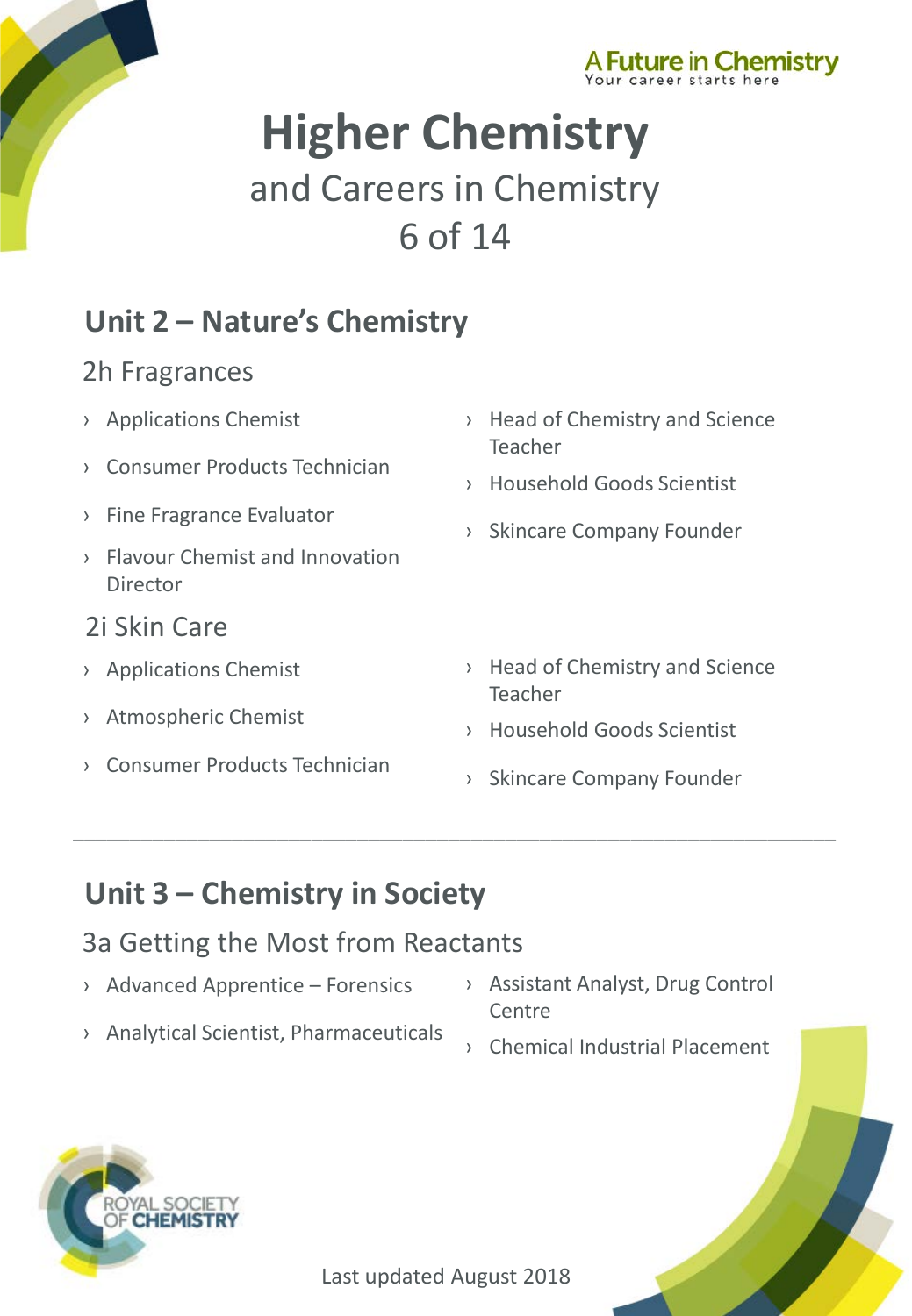



# **Higher Chemistry** and Careers in Chemistry 7 of 14

### **Unit 3 – Chemistry in Society**

#### 3a Getting the Most from Reactants

- › [Chief Chemist](http://www.rsc.org/careers/future/chief-chemist)
- › [Director of Medicinal Chemistry](http://www.rsc.org/careers/future/director-medicinal-chemistry)
- › [Forensic Scientist](http://www.rsc.org/careers/future/forensic-scientist)
- › [Head of Chemistry and Science](http://www.rsc.org/careers/future/head-chemistry)  Teacher
- › [Household Goods Scientist](http://www.rsc.org/careers/future/household-goods-senior-scientist)
- › [Medicinal Chemist](http://www.rsc.org/careers/future/medicinal-chemist)
- › [Project Leader in Enhanced](http://www.rsc.org/careers/future/project-leader-enhanced-experimentation)  Experimentation, Shell

#### 3b Controlling the Rate

- › Director [of Medicinal Chemistry](http://www.rsc.org/careers/future/director-medicinal-chemistry)
- › [Head of Chemistry and Science](http://www.rsc.org/careers/future/head-chemistry)  Teacher
- › [Project Leader in Enhanced](http://www.rsc.org/careers/future/project-leader-enhanced-experimentation) Experimentation, Shell
- › [Quality Assurance Chemist](http://www.rsc.org/careers/future/quality-assurance-chemist)
- › [Quality Assurance Chemist](http://www.rsc.org/careers/future/quality-assurance-chemist)
- › [Registered Scientist, Water Quality](http://www.rsc.org/careers/future/registered-scientist)
- › [Scientific Associate](http://www.rsc.org/careers/future/scientific-associate-nmr-spectroscopy)
- › [Senior Analytical Systems Technician](http://www.rsc.org/careers/future/senior-analytical-systems-technician)
- › [Sustainability Consultant](http://www.rsc.org/careers/future/sustainability-consultant)
- › [Sustainability Manager](http://www.rsc.org/careers/future/sustainability-manager)

- › Scientific [Associate](http://www.rsc.org/careers/future/scientific-associate-nmr-spectroscopy)
- › Senior [Analytical Systems Technician](http://www.rsc.org/careers/future/senior-analytical-systems-technician)
- › [Sustainability Consultant](http://www.rsc.org/careers/future/sustainability-consultant)
- › [Sustainability Manager](http://www.rsc.org/careers/future/sustainability-manager)



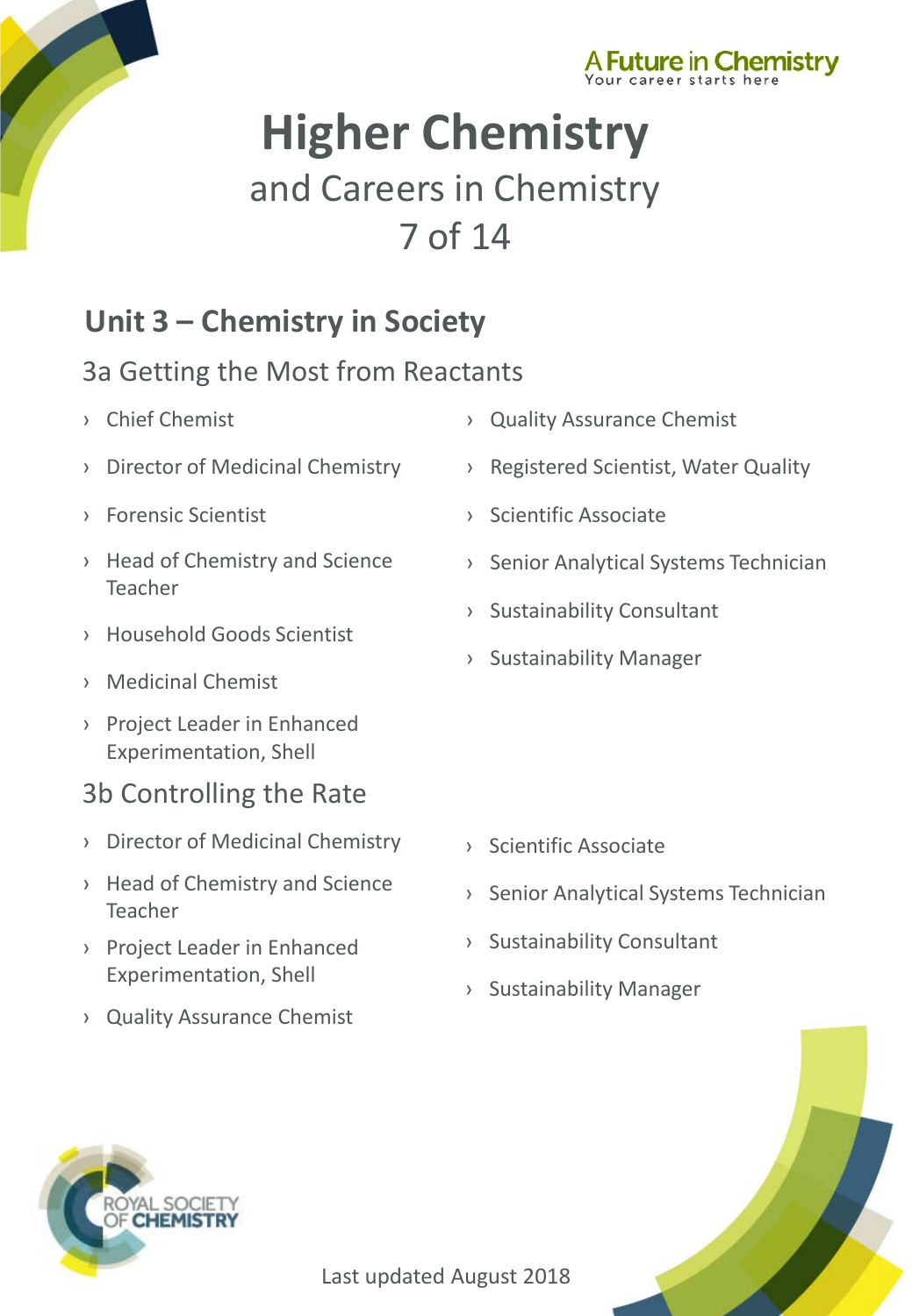



# **Higher Chemistry** and Careers in Chemistry 8 of 14

# **Unit 3 – Chemistry in Society**

#### 3c Chemical Energy

- › [Astrochemist](http://www.rsc.org/careers/future/astrochemist)
- › [Atmospheric Chemist](http://www.rsc.org/careers/future/atmospheric-chemistry-researcher)
- › [Environmental Chemist](http://www.rsc.org/careers/future/environmental-chemist)
- › [Head of Chemistry and Science](http://www.rsc.org/careers/future/head-chemistry)  Teacher
- › [PhD Student](http://www.rsc.org/careers/future/phd-student)
- › [Project Leader in Enhanced](http://www.rsc.org/careers/future/project-leader-enhanced-experimentation)  Experimentation, Shell
- › Sports [Scientist](http://www.rsc.org/careers/future/senior-sports-scientist)
- › [Sustainability Consultant](http://www.rsc.org/careers/future/sustainability-consultant)
- › [Sustainability Manager](http://www.rsc.org/careers/future/sustainability-manager)

#### 3d Equilibria

- › [Atmospheric Chemist](http://www.rsc.org/careers/future/atmospheric-chemistry-researcher)
- › [Environmental Chemist](http://www.rsc.org/careers/future/environmental-chemist)
- › [Head of Chemistry and Science](http://www.rsc.org/careers/future/head-chemistry)  Teacher
- › Project Leader in Enhanced [Experimentation, Shell](http://www.rsc.org/careers/future/project-leader-enhanced-experimentation)



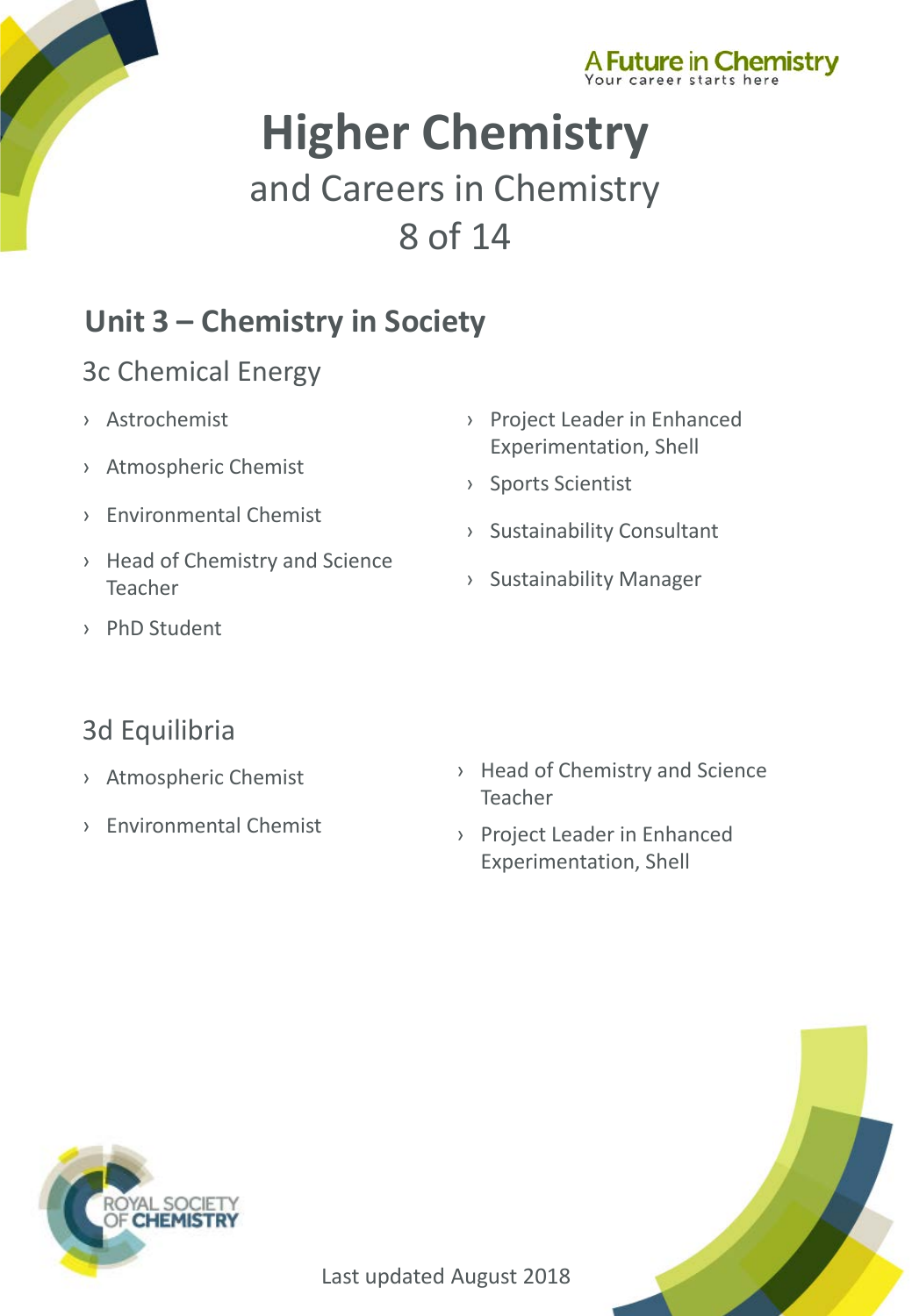



# **Higher Chemistry** and Careers in Chemistry 9 of 14

# **Unit 3 – Chemistry in Society**

#### 3e Chemical Analysis

- › [Advanced Apprentice, Forensics](http://www.rsc.org/careers/future/advanced-apprentice-forensics)
- › [Analytical Scientist, Pharmaceuticals](http://www.rsc.org/careers/future/analytical-scientist)
- › [Applications Chemist](http://www.rsc.org/careers/future/applications-chemist)
- › [Assistant Analyst, Drug Control](http://www.rsc.org/careers/future/assistant-analyst-drug-control-centre)  **Centre**
- › [Associate Researcher,](http://www.rsc.org/careers/future/associate-researcher)  Pharmaceuticals
- › [Atmospheric Chemist](http://www.rsc.org/careers/future/atmospheric-chemistry-researcher)
- › [Chemical Industrial Placement](http://www.rsc.org/careers/future/chemical-industrial-placement)
- › [Director of IRC in Biomedical](http://www.rsc.org/careers/future/director-irc-biomedical-materials)  Materials
- › [Director of Medicinal Chemistry](http://www.rsc.org/careers/future/director-medicinal-chemistry)
- › [Environmental Chemist](http://www.rsc.org/careers/future/environmental-chemist)
- › [Experimental](http://www.rsc.org/careers/future/experimental-chemist) Chemist
- › [Fine Fragrance Evaluator](http://www.rsc.org/careers/future/project-leader-enhanced-experimentation)
- › [Forensic Scientist](http://www.rsc.org/careers/future/experimental-chemist)
- › [Head of Chemistry and Science](http://www.rsc.org/careers/future/head-chemistry)  Teacher
- › [Medicinal Chemist](http://www.rsc.org/careers/future/medicinal-chemist)
- › [Patent Attorney](http://www.rsc.org/careers/future/patent-attorney)
- › [PhD Student](http://www.rsc.org/careers/future/phd-student)
- › [Postdoctoral Research Associate](http://www.rsc.org/careers/future/postdoctoral-research-associate)
- › [Project Leader in Enhanced](http://www.rsc.org/careers/future/project-leader-enhanced-experimentation) Experimentation, Shell
- › [Quality Assurance](http://www.rsc.org/careers/future/quality-assurance-chemist) Scientist
- › [Registered Scientist](http://www.rsc.org/careers/future/registered-scientist)
- › [Research Fellow](http://www.rsc.org/careers/future/research-fellow)
- › [Researcher](http://www.rsc.org/careers/future/researcher-internship)

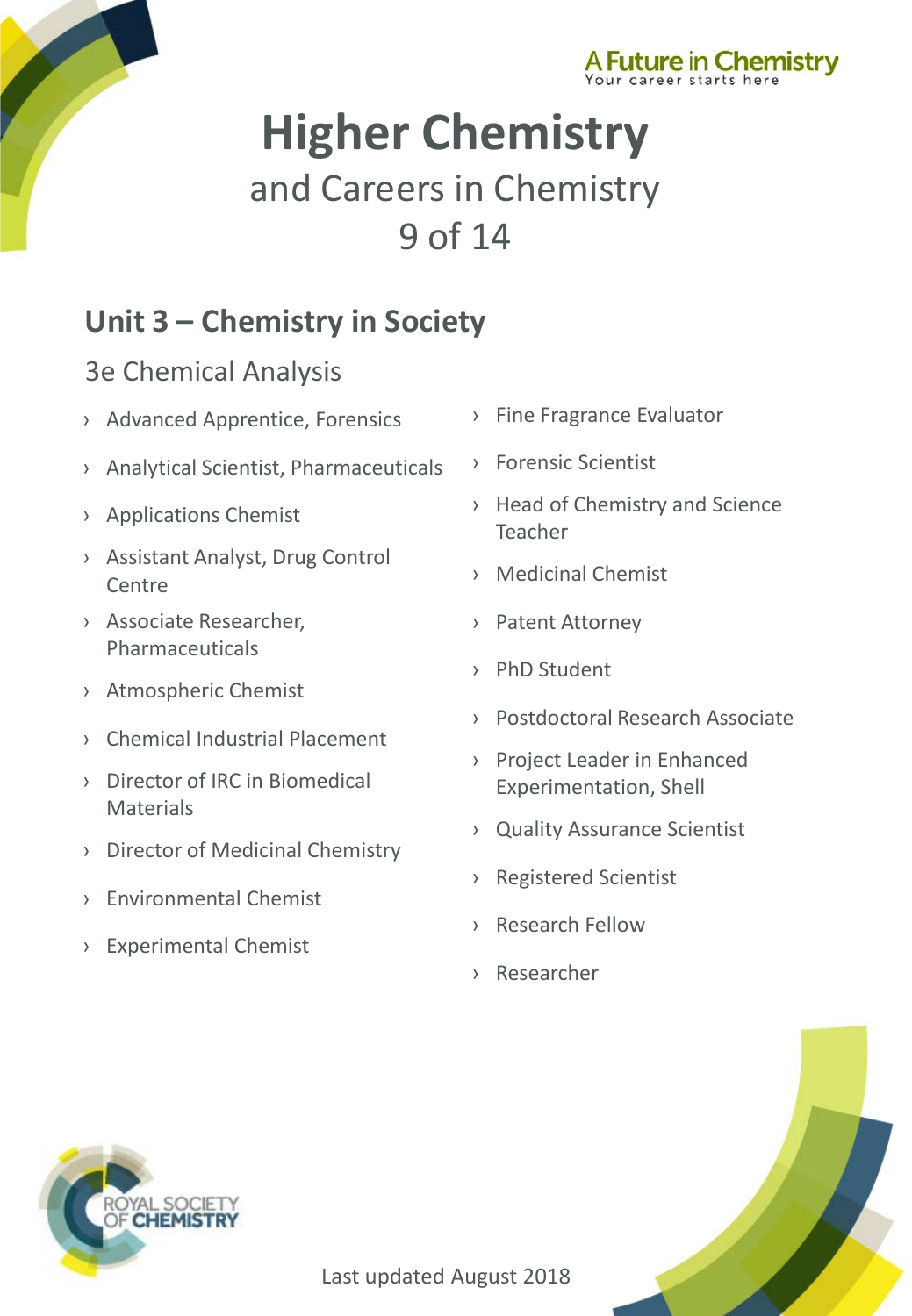



# **Higher Chemistry** and Careers in Chemistry 10 of 14

\_\_\_\_\_\_\_\_\_\_\_\_\_\_\_\_\_\_\_\_\_\_\_\_\_\_\_\_\_\_\_\_\_\_\_\_\_\_\_\_\_\_\_\_\_\_\_\_\_\_\_\_\_\_\_\_\_\_\_\_\_\_\_\_\_\_\_

# **Unit 3 – Chemistry in Society**

#### 3e Chemical Analysis

- › [Scientific Associate](http://www.rsc.org/careers/future/scientific-associate-nmr-spectroscopy)
- › [Senior Analytical Systems Technician](http://www.rsc.org/careers/future/senior-analytical-systems-technician)
- › [Sports Scientist](http://www.rsc.org/careers/future/senior-sports-scientist)
- › [Sustainability Manager](http://www.rsc.org/careers/future/sustainability-manager)
- › [Vice President of Research and](http://www.rsc.org/careers/future/vice-president-research-and-development)  Development

# **Unit 4 – Researching Chemistry**

#### 4a Common Chemical Apparatus

- › [Advanced Apprentice –](http://www.rsc.org/careers/future/advanced-apprentice-forensics) Forensics
- › [Analytical Scientist, Pharmaceuticals](http://www.rsc.org/careers/future/analytical-scientist)
- › [Applications Chemist](http://www.rsc.org/careers/future/applications-chemist)
- › [Assistant Analyst, Drug Control](http://www.rsc.org/careers/future/assistant-analyst-drug-control-centre)  Centre
- › [Assistant Manager, Publishing](http://www.rsc.org/careers/future/assistant-manager-publishing)
- › [Associate Researcher,](http://www.rsc.org/careers/future/associate-researcher)  Pharmaceuticals
- › [Chief Chemist](http://www.rsc.org/careers/future/chief-chemist)
- › [Chemical Industrial Placement](http://www.rsc.org/careers/future/chemical-industrial-placement)
- › [Consumer Products Technician](http://www.rsc.org/careers/future/consumer-products-technician)
- › [Director of Medicinal Chemistry](http://www.rsc.org/careers/future/director-medicinal-chemistry)
- › [Environmental Chemist](http://www.rsc.org/careers/future/environmental-chemist)
- › [Experimental Chemist](http://www.rsc.org/careers/future/experimental-chemist)



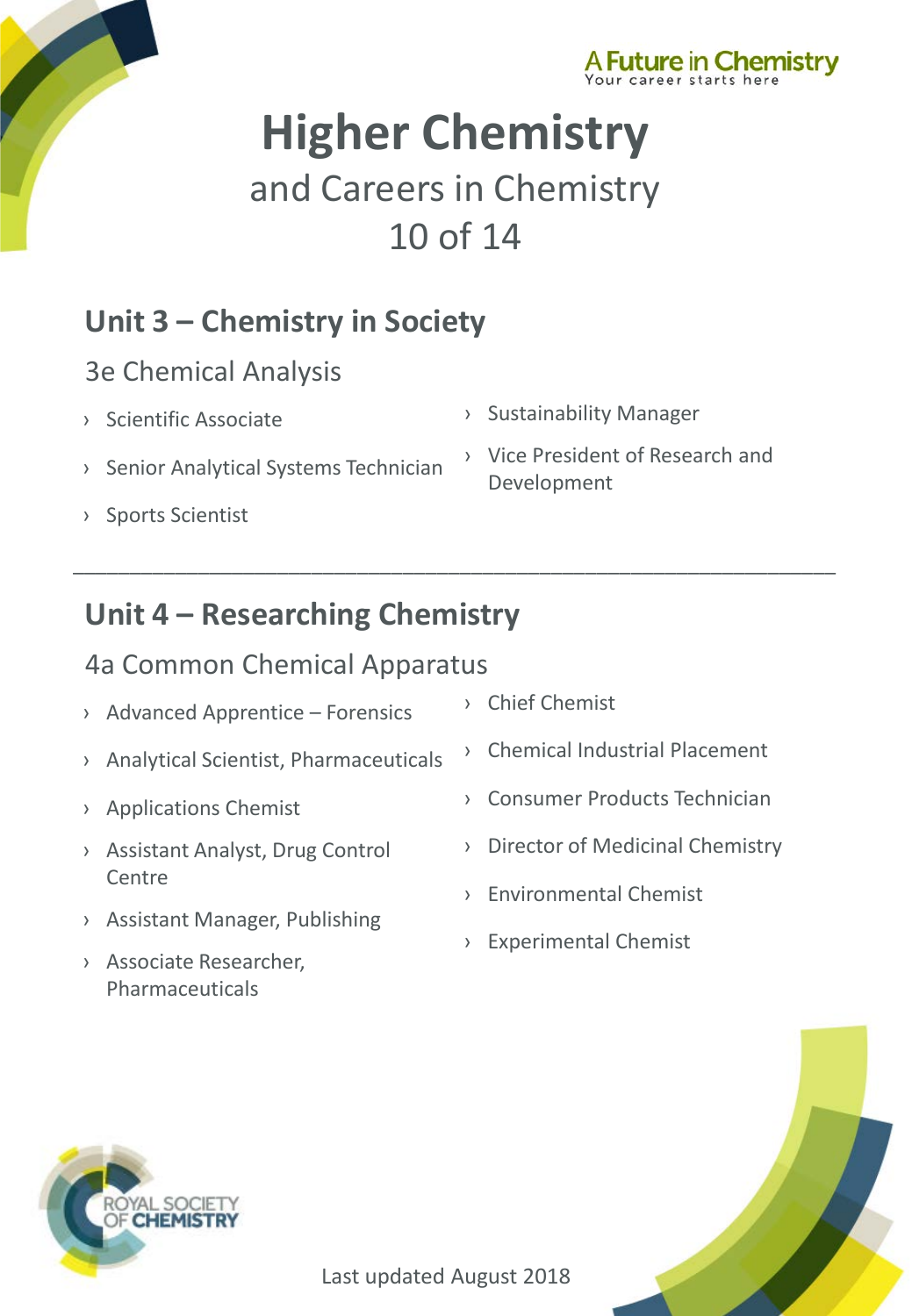



# **Higher Chemistry** and Careers in Chemistry 11 of 14

### **Unit 4 – Researching Chemistry**

#### 4a Common Chemical Apparatus

- › [Flavour Chemist and Innovation](http://www.rsc.org/careers/future/flavourist-innovation-director)  Director
- › [Forensic Scientist](http://www.rsc.org/careers/future/forensic-scientist)
- › [Head of Chemistry and Science](http://www.rsc.org/careers/future/head-chemistry)  Teacher
- › [Household Goods Scientist](http://www.rsc.org/careers/future/household-goods-senior-scientist)
- › [Medicinal Chemist](http://www.rsc.org/careers/future/medicinal-chemist)
- › [Patent Attorney](http://www.rsc.org/careers/future/patent-attorney)
- › [PhD Student](http://www.rsc.org/careers/future/phd-student)
- › [Postdoctoral Research Associate](http://www.rsc.org/careers/future/postdoctoral-research-associate)
- › [Project Leader in Enhanced](http://www.rsc.org/careers/future/project-leader-enhanced-experimentation)  Experimentation, Shell
- › [Quality Assurance Chemist](http://www.rsc.org/careers/future/quality-assurance-chemist)

#### 4b General Practical Techniques

- › [Advanced Apprentice –](http://www.rsc.org/careers/future/advanced-apprentice-forensics) Forensics
- › [Analytical Scientist, Pharmaceuticals](http://www.rsc.org/careers/future/analytical-scientist)
- › [Assistant Analyst, Drug Control](http://www.rsc.org/careers/future/assistant-analyst-drug-control-centre)  Centre
- › [Assistant Manager, Publishing](http://www.rsc.org/careers/future/assistant-manager-publishing)
- › [Applications Chemist](http://www.rsc.org/careers/future/applications-chemist)



- › [Registered Scientist, Water Analysis](http://www.rsc.org/careers/future/registered-scientist)
- › [Research Fellow](http://www.rsc.org/careers/future/research-fellow)
- › [Research Portfolio Director](http://www.rsc.org/careers/future/research-portfolio-director)
- › [Researcher](http://www.rsc.org/careers/future/researcher-internship)
- › [Scientific Associate](http://www.rsc.org/careers/future/scientific-associate-nmr-spectroscopy)
- › [Scientist, Engineer and Science](http://www.rsc.org/careers/future/scientist-engineer-and-science-communicator)  Communicator
- › [Senior Analytical Systems](http://www.rsc.org/careers/future/senior-analytical-systems-technician)  Technician
- › [Skincare Company Founder](http://www.rsc.org/careers/future/founder-saaf-skincare)
- › [Sports Scientist](http://www.rsc.org/careers/future/senior-sports-scientist)
- › [Vice President of Research and](http://www.rsc.org/careers/future/vice-president-research-and-development)  Development

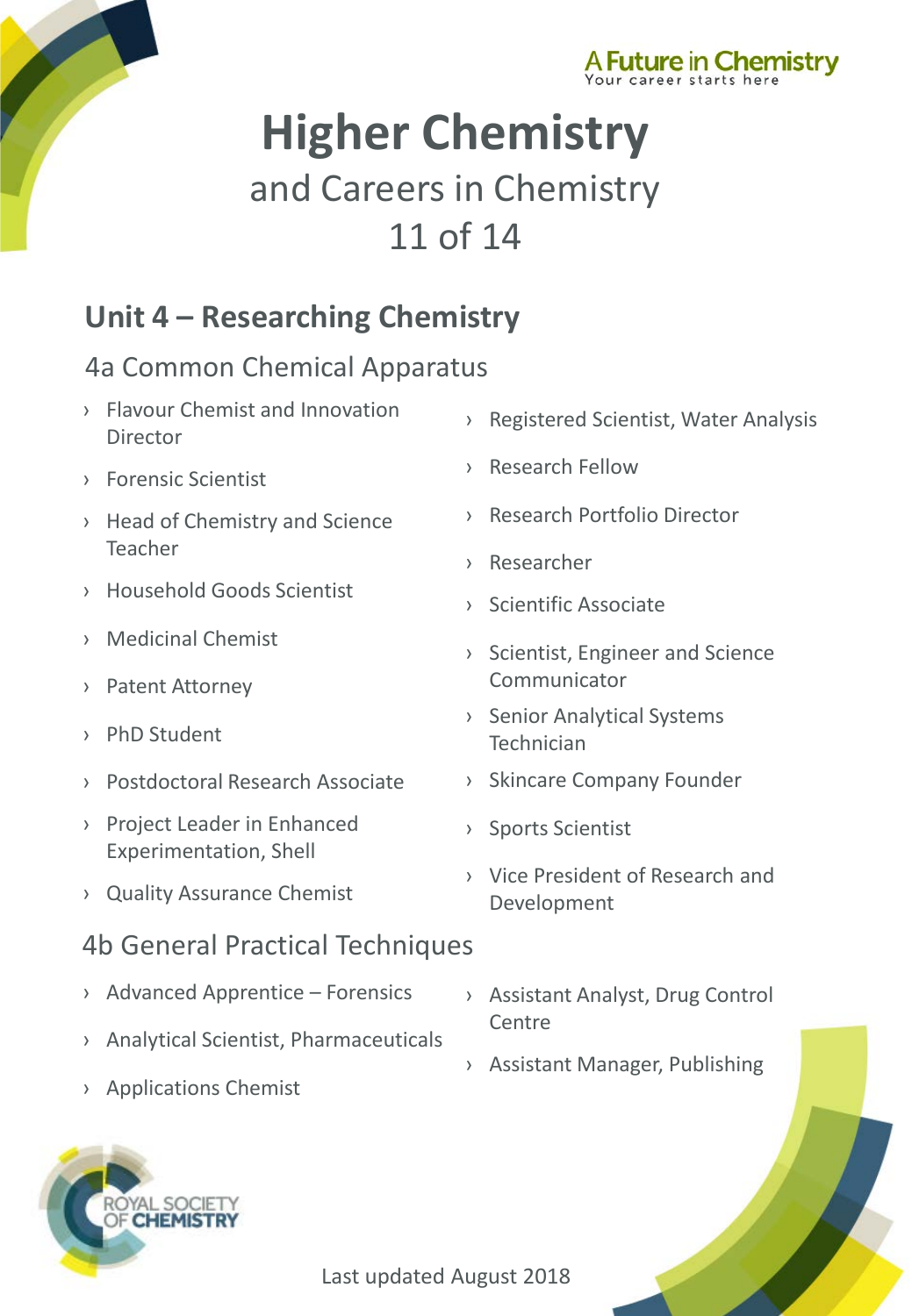



# **Higher Chemistry** and Careers in Chemistry 12 of 14

### **Unit 4 – Researching Chemistry**

#### 4b General Practical Techniques

- › [Associate Researcher,](http://www.rsc.org/careers/future/associate-researcher)  Pharmaceuticals
- › [Chief Chemist](http://www.rsc.org/careers/future/chief-chemist)
- › [Chemical Industrial Placement](http://www.rsc.org/careers/future/chemical-industrial-placement)
- › [Consumer Products Technician](http://www.rsc.org/careers/future/consumer-products-technician)
- › [Director of IRC in Biomedical](http://www.rsc.org/careers/future/director-irc-biomedical-materials)  Materials
- › [Director of Medicinal Chemistry](http://www.rsc.org/careers/future/director-medicinal-chemistry)
- › [Environmental Chemist](http://www.rsc.org/careers/future/environmental-chemist)
- › [Experimental Chemist](http://www.rsc.org/careers/future/experimental-chemist)
- › [Flavour Chemist and Innovation](http://www.rsc.org/careers/future/flavourist-innovation-director)  **Director**
- › [Forensic Scientist](http://www.rsc.org/careers/future/forensic-scientist)
- › [Head of Chemistry and Science](http://www.rsc.org/careers/future/head-chemistry) Teacher
- › [Household Goods Scientist](http://www.rsc.org/careers/future/household-goods-senior-scientist)
- › [Medicinal Chemist](http://www.rsc.org/careers/future/medicinal-chemist)
- › [Patent Attorney](http://www.rsc.org/careers/future/patent-attorney)



- › [PhD Student](http://www.rsc.org/careers/future/phd-student)
- › [Postdoctoral Research Associate](http://www.rsc.org/careers/future/postdoctoral-research-associate)
- › [Project Leader in Enhanced](http://www.rsc.org/careers/future/project-leader-enhanced-experimentation)  Experimentation, Shell
- › [Quality Assurance Chemist](http://www.rsc.org/careers/future/quality-assurance-chemist)
- › [Registered Scientist, Water](http://www.rsc.org/careers/future/registered-scientist)  Analysis
- › [Research Fellow](http://www.rsc.org/careers/future/research-fellow)
- › [Research Portfolio Director](http://www.rsc.org/careers/future/research-portfolio-director)
- › [Researcher](http://www.rsc.org/careers/future/researcher-internship)
- › [Scientific Associate](http://www.rsc.org/careers/future/scientific-associate-nmr-spectroscopy)
- › [Scientist, Engineer and Science](http://www.rsc.org/careers/future/scientist-engineer-and-science-communicator)  Communicator
- › [Senior Analytical Systems Technician](http://www.rsc.org/careers/future/senior-analytical-systems-technician)
- › [Skincare Company Founder](http://www.rsc.org/careers/future/founder-saaf-skincare)
- › [Sports Scientist](http://www.rsc.org/careers/future/senior-sports-scientist)
- › [Sustainability Consultant](http://www.rsc.org/careers/future/sustainability-consultant)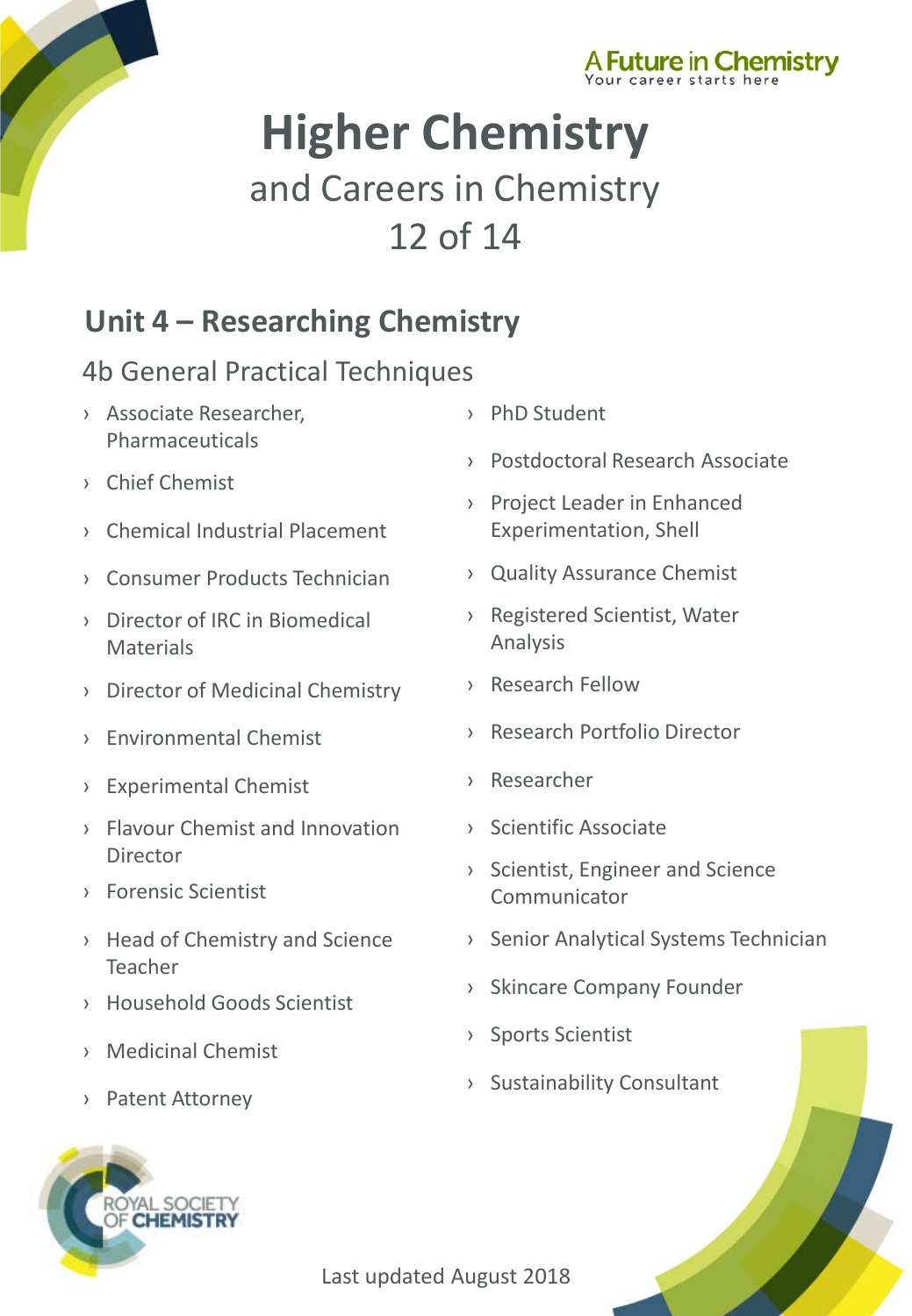



# **Higher Chemistry** and Careers in Chemistry 13 of 14

### **Unit 4 – Researching Chemistry**

#### 4b General Practical Techniques

- 
- › [Sustainability Manager](http://www.rsc.org/careers/future/sustainability-manager) › [Vice President of Research and](http://www.rsc.org/careers/future/vice-president-research-and-development)  Development

#### 4c Reporting Experimental Work

- › [Advanced Apprentice –](http://www.rsc.org/careers/future/advanced-apprentice-forensics) Forensics
- › [Analytical Scientist, Pharmaceuticals](http://www.rsc.org/careers/future/analytical-scientist)
- › [Applications Chemist](http://www.rsc.org/careers/future/applications-chemist)
- › [Assistant Analyst, Drug Control](http://www.rsc.org/careers/future/assistant-analyst-drug-control-centre)  Centre
- › [Assistant Manger, Publishing](http://www.rsc.org/careers/future/assistant-manager-publishing)
- › [Associate Researcher,](http://www.rsc.org/careers/future/associate-researcher)  Pharmaceuticals
- › [Astrochemist](http://www.rsc.org/careers/future/astrochemist)
- › [Atmospheric Chemist](http://www.rsc.org/careers/future/atmospheric-chemistry-researcher)
- › [Cancer Researcher and Science](http://www.rsc.org/careers/future/cancer-researcher-and-science-communicator)  Communicator
- › [Chemical Industrial Placement](http://www.rsc.org/careers/future/chemical-industrial-placement)
- › [Chief Chemist](http://www.rsc.org/careers/future/chief-chemist)

YAL SOCIETY **CHEMISTRY** 

› [Consumer Products Technician](http://www.rsc.org/careers/future/consumer-products-technician)

- › [Development Executive](http://www.rsc.org/careers/future/development-executive)
- › [Director of Enterprise and](http://www.rsc.org/careers/future/director-enterprise-and-communication)  Communication
- › [Director of IRC in Biomedical](http://www.rsc.org/careers/future/director-irc-biomedical-materials)  **Materials**
- › [Director of Medicinal Chemistry](http://www.rsc.org/careers/future/director-medicinal-chemistry)
- › [Environmental Chemist](http://www.rsc.org/careers/future/environmental-chemist)
- › [Experimental Chemist](http://www.rsc.org/careers/future/experimental-chemist)
- › [Finance and Planning Manager](http://www.rsc.org/careers/future/finance-and-planning-manager)
- › [Fine Fragrance Evaluator](http://www.rsc.org/careers/future/fine-fragrance-evaluator)
- › [Flavour Chemist and Innovation](http://www.rsc.org/careers/future/flavourist-innovation-director)  **Director**
- › [Forensic Scientist](http://www.rsc.org/careers/future/forensic-scientist)
- › [Freelance Science Publicist](http://www.rsc.org/careers/future/freelance-science-publicist)
- › [Head of Chemistry and Science](http://www.rsc.org/careers/future/head-chemistry)  Teacher